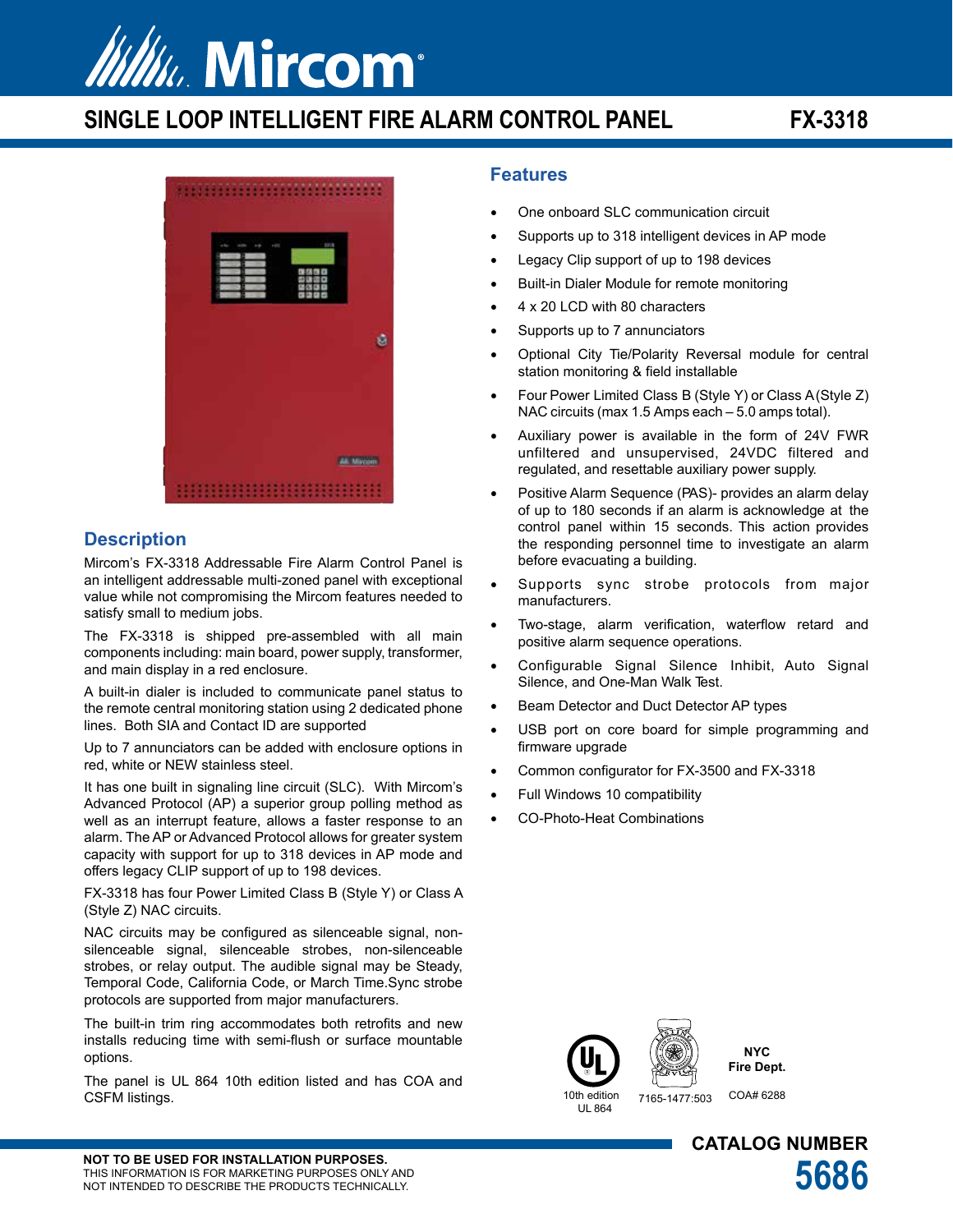### **User Interfaces**

### **Indication and Controls:**

- 12 control buttons with associated LFDs
- 16 button Numeric Keypad with cursor buttons

### **LCD Display:**

The display is a four line, 4 x 20 80 character back-lit alphanumeric LCD.

 It displays information regarding the panel, its circuits, and devices. Report information provided by the LCD display includes:

- Alarm Log
- Event Log
- Current Levels
- Device Information
- Verification and Maintenance Reports

#### **BATTERIES:**

BAT-12V12A (12 AH) and BAT-12V18A (18 AH) will fit into the FX-3318 enclosure. To house BAT-12V26A (26 AH) batteries a BC-160/R Battery Cabinet is required. Use of alternative batteries may result in failure of the panel to meet agency and regulatory requirements and may result in shortened battery life. Batteries should be tested regularly and replaced at least every three years.

### **ADVANCED PROTOCOL AND CLIP DEVICES**

- Maximum Loop Current = 350mA
- Maximum Loop Resistance = 40 ohms
- Maximum Loop Capacitance = 0.5uF
- Maximum number of isolators = 20

#### **Agency Listings and Approvals:**

UL-864 Rev 10, NFPA 70, 72, CSFM and COA

| <b>Cabinet Dimensions</b>                             |                           |
|-------------------------------------------------------|---------------------------|
| Dimensions of Enclosure<br>(minus built-in trim ring) | 14.5" W x 4.25" D x 21" L |
| Complete Dimensions<br>of Enclosures                  | 16.7" W x 5.78" D x 23" L |

Suitable for Flush or surface mounting with a built in trim ring.

| <b>Temperature and Humidity Ranges</b> |                                                             |  |  |
|----------------------------------------|-------------------------------------------------------------|--|--|
| <b>Operating Temperature</b>           | 32°F to 120°F (0°C to 49°C)                                 |  |  |
| Humidity                               | 0 to 93% relative humidity<br>$\frac{1}{2}$ (noncondensing) |  |  |

# **Software and Operational Features**

Audible alarm response within three seconds of activation in Advanced Protocol mode (when using AP devices only);

- AP is a completely digital protocol;
- AP is an Interrupt base protocol;
- Individual LED Control;
- Supports up to 1 SLC loops and 318 points
- Supports CLIP and AP System Sensor protocols;
- Built-in strobe synchronization support for Mircom, System Sensor, Gentex and Wheelock protocols;
- Grouped inputs and outputs;
- NACs can be configured as Silenceable or Non-Silenceable for both signals and strobes;
- Group bypass with built-in false alarm prevention technology;
- Built-in Drift Compensation for AP protocol;
- Positive Alarm Sequence;
- Configurable Signal Silence Inhibit, Auto Signal Silence, Two Stage Operation and One-Man Walk Test;
- Relay contacts for Common Alarm, Auxiliary/Alarm (Disconnectable), Common Supervisory and Common Trouble;
- Two event history logs comprised of a 400 event alarm log for alarm related events and a 400 event general log for all other events;

### **Additional Features**

- Compatible with INX-10A Addressable Intelligent NAC Expander Panel.
- Supports Acclimate smoke detection sensors

### **Sensors can be configured as:**

- Alarm Input
- Priority Alarm
- Verified Alarm
- Latched Supervisory
- Non-Latching Supervisory
- Monitor
- Trouble Input
- Water-Flow Alarm

### **FX-3318 Features and Benefits**

- Bypass modules IPS-2424DS and IPS-4848DS can be used when connected to this panel as remote annunciators. These modules are mounted into a series of enclosures and connected to the RAM-3318-LCD.
- USB port on core board for simple programming and firmware upgrade
- Common configurator for FX-3500 and FX-3318
- Full Windows 10 compatibility
- CO-Photo-Heat Combinations

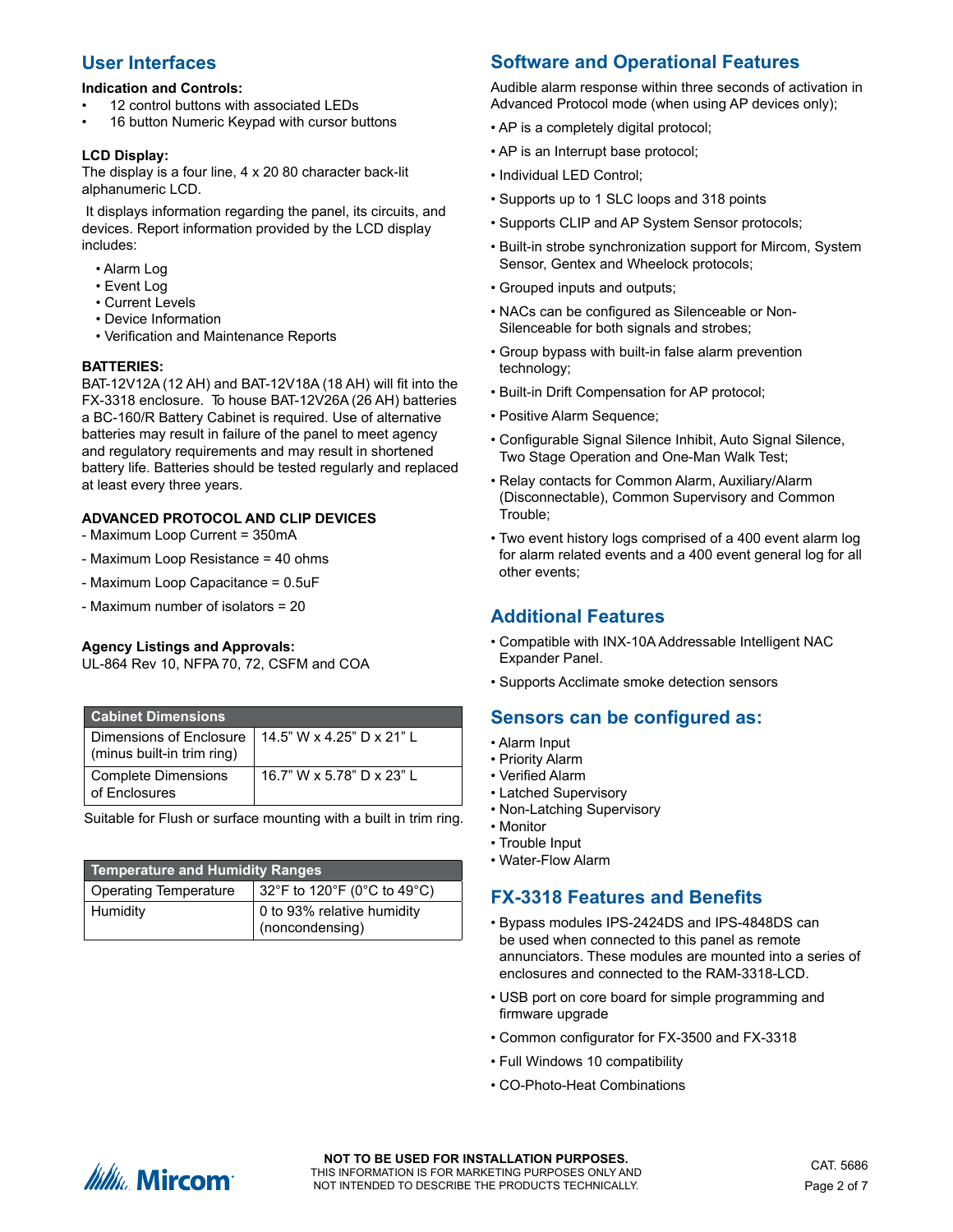### **Enclosures**



**WEATHER**<br>ROTECTEI

**BB-1001WP(R)A – Outdoor Weather Protected Enclosure** The BB-1001WP(R)A is a complete enclosure that comes with either a RED or WHITE door, a black back-box, two keys and a durable lock at the top of the door. The door comes hinged to the bottom side of the box for added weather protection. The box is capable of handling one RAM-1032TZDS-CC Main Annunciator Chassis which provides up to 32 points of annunciation. RAM-1032TZDS-CC is ordered separately conform with the UL, ULC installation requirements.

**Note: there is no need for thermostat or heater. RAM-1032TZDS-CC must be ordered separately to match UL, ULC installation requirements.**

**BB-1002WP(R)A – Outdoor Weather Protected Enclosure** The BB-1002WP(R)A is a complete enclosure that comes with either a RED or WHITE door, a black back-box, two keys and a durable lock at the top of the door. The door comes hinged to the bottom side of the box for added weather protection. The box is capable of handling one RAM-1032TZDS-CC Main Annunciator Chassis which provides up to 32 points of annunciation and one RAX1048TZDS-CC Adder Annunciator, which provides up to 48 points of annunciation. RAM-1032TZDS-CC and RAX1048TZDS-CC are ordered separately to match the UL, ULC installation requirements.

**Note: there is no need for thermostat or heater. RAM-1032TZDS-CC and RAX-1048TZDS-CC must be ordered separately to match UL, ULC installation requirements.**



**BB-1001 / 2 / 3 / 8 / 12 – Remote Annunciator Enclosures** The BB-1000 Series comes complete with a backbox, door and hinge. The enclosures doors come with Lexan windows, two keys and a durable lock. The enclosures can handle the RAM-1032TZDS, RAX-1048TZDS, Main Annunciator Chassis.

| BB-1001D / DR / DS / DB | 9" H x 12.75" W x 1.85" D    |
|-------------------------|------------------------------|
| BB-1002D / DR / DS / DB | 18" H x 12.75" W x 1.85" D   |
| BB-1003D / DR / DS / DB | 26.4" H x 12.75" W x 1.85" D |
| BB-1008D / DR / DB      | 33" x 22.5" W x 1.85" D      |
| BB-10012D / DR / DB     | 45" H x 22.5" W x 1.85" D    |

### **Optional Adder Modules**



**PR-300 Polarity Reversal/City Tie Module** 

The PR-300 provides outputs for city box and polarity reversal applications. As a city tie module the PR-300 provides an interface between the control panel indicating circuits and a master box. As a polarity reversal module the PR-300 provides an interface between the control panel and a reverse polarity receiver.

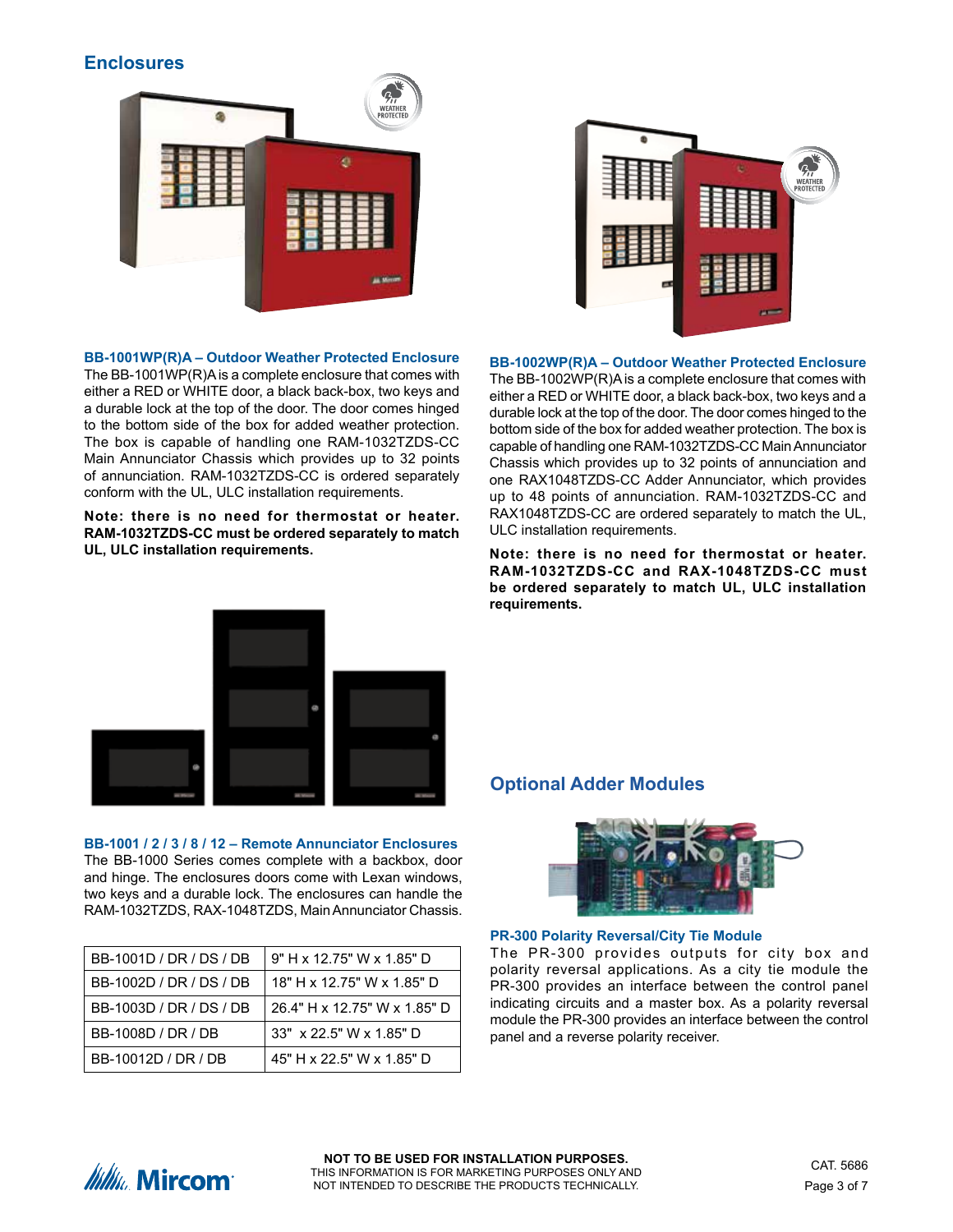### **Remote Annunciators**



#### **RAM-3318-LCD Remote LCD Annunciator**

The RAM-3318-LCD provides remote annunciation through a 4 line by 20 character LCD display. It is a direct mimic of the main panel display so that the LCD, LEDs and switches are an exact duplicate of the main display. The RAM-3318-LCD provides control switches for System Reset, Signal Silence, Fire Drill and Acknowledge, four Status Queues with selector switches and LEDs for Alarm, Supervisory, Trouble and Monitor, along with a numeric keypad to access the menu functions. The RAM-3318-LCD mounts in separately orderable single unit enclosures or in larger enclosures that support up to two optional RAX-1048TZDS remote LED annunciators. All remote enclosures are equipped with a CAT-30 Lock and key.



### **RAX-1048TZDS Programmable LED Annunciator Module**

The RAX-1048TZDS Programmable LED Annunciator provides the FX-3318 with 48 Programmable Alarm/Supervisory Bi-colored LEDs & 48 Trouble LEDs which can be configured as: Alarm (Red), Supervisory (Amber), Trouble (Amber) or Monitor (Amber). There are five types of enclosure available: the BB-1001, BB-1002, BB-1003, BB-1008, and BB-1012 which can take 1,2,3,8,12 chassis respectively.



#### **RAX-1048TZDS-CC Conformal Coated Programmable LED Annunciator Module**

The RAX-1048TZDS-CC Conformal Coated Programmable LED Annunciator Module provides 48 programmable bi-colored LEDs. The RAX-1048TZDSCC connects to the main panel or either the RAXN-4000LCD or RAM-1032TZDS when mounted remotely. The RAX-1048TZDS-CC occupies one display position in the BB-1002WP(R)A Series enclosures.



#### **RAM-1032TZDS-CC Conformal Coated Main Remote LED Annunciator**

The RAM-1032TZDS-CC Conformal Coated Main Remote LED Annunciator provides common annunciator functions and 32 points of LED annunciation. The RAM-1032TZDS-CC has indicators for A.C. On, Common Trouble and Signal Silence and controls for System Reset, Lamp Test, Fire Drill, Buzzer Silence and Signal Silence. The RAM-1032TZDS-CC occupies one display position in the BB-1001WP(R)A or BB-1002WP(R)A enclosures.



### **RAX-LCD-Lite Remote LCD Annunciator**

The FX-3318 also supports the RAX-LCD-LITE Remote LCD Annunciator. The RAX-LCD-LITE display mimics the main Fire Alarm Panel display at a remote location. It is equipped with a large 4 line x 20 character back-lit alphanumeric LCD display that uses a simple menu system complete with a directional keypad and switches for Enter, Menu, Cancel and Info. There are five types of enclosure available: the BB-1001, BB-1002, BB-1003, BB-1008, and BB-1012 which can take 1,2,3,8,12 chassis respectively.



### **IPS-2424DS Programmable Input Switches Module**

The IPS-2424DS provides 24 programmable switches that can be configured for ancillary functions such as zone bypass or added common control functions. The IPS-2424DS connects to the main panel or the RAXN-LCD when mounted remotely. The IPS-2424DS occupies one display position in the BB-1000 or BB-5000 Series enclosures.

| ۰           | -      | ٠<br>-                 | ۰<br>٠<br>٠ | ٠                         | -      |  |
|-------------|--------|------------------------|-------------|---------------------------|--------|--|
|             |        | ٠<br>-<br>۰            | ٠<br>۰      |                           |        |  |
| ٠           | -      |                        | ۰           | ۰                         |        |  |
| ٠<br>-<br>۰ | ۰<br>۰ | ۰                      | ٠<br>۰      | ٠                         | -      |  |
| ٠<br>۰      | ۰      | ٠                      | ۰<br>۰      | ٠                         | ۰<br>۰ |  |
| ٠<br>٠      |        | ▫<br>۰                 | ۰<br>۰      | ٠<br>٠                    | ۰      |  |
| ٠           |        | ٠<br><b>Chair</b><br>٠ | в<br>۰      | в<br>a.<br><b>Am</b><br>٠ | -      |  |
| ٠           | ٠      | ۰                      | ٠<br>٠      | ٠                         | ۰      |  |
|             |        |                        |             |                           |        |  |

#### **IPS-4848DS Programmable Input Switches Module**

IPS4848DS provides 48 programmable switches complete with bicolored LEDs and slide in labels. It can be configured for ancillary functions such as zone by-pass or added common control functions. In a zone by-pass configuration, a group of addressable devices or hardwired circuits can be assigned to a programmable switch and when the switch is operated, those devices or zones are by-passed. The switches operate in a toggle operation for on and off. There are two LEDs for each switch; one for selection, the other is bi-colored to indicate point status when switch is returned to normal (unbypassed) position. Each switch: one for selection, the other is bi-colored to indicate point status when switch is returned to normal (unbypassed) position.

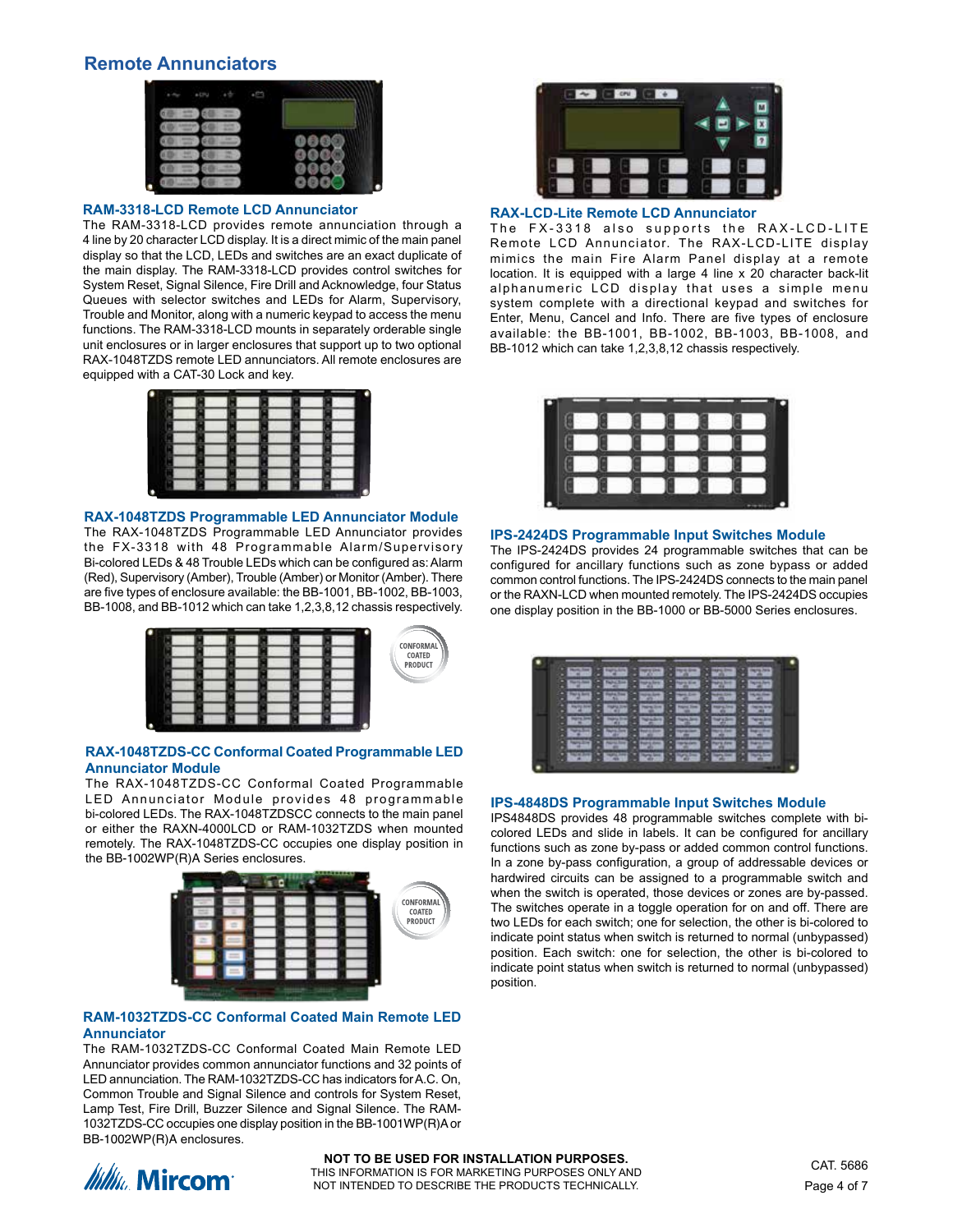# **Specifications**

| <b>FX-3318 Series Fire Alarm Control Panel</b> |                                                                                                                                                                                                                                                                                                                                              |                                                                                                                                                                                                       |  |  |  |
|------------------------------------------------|----------------------------------------------------------------------------------------------------------------------------------------------------------------------------------------------------------------------------------------------------------------------------------------------------------------------------------------------|-------------------------------------------------------------------------------------------------------------------------------------------------------------------------------------------------------|--|--|--|
| General                                        |                                                                                                                                                                                                                                                                                                                                              | Digital signal processor based design, fully configurable from LCD display with optional password protection                                                                                          |  |  |  |
| <b>Electrical ratings</b>                      | 120VAC 60Hz/240VAC 50Hz, 10A slow blow micro in-line fuse (not field replaceable)<br><b>AC line voltage</b>                                                                                                                                                                                                                                  |                                                                                                                                                                                                       |  |  |  |
|                                                | Power supply rating                                                                                                                                                                                                                                                                                                                          | 29VAC 6A maxim um (secondary of transformer)<br>120VAC 60Hz 1.81 Amp (maximum primary of transformer)<br>240VAC 50Hz 0.98 Amp (maximum primary of transformer)<br>Total load not to exceed 5A @ 24VDC |  |  |  |
| <b>Battery</b>                                 | <b>Type</b>                                                                                                                                                                                                                                                                                                                                  | 24VDC Gel Cell/Sealed lead acid - 10Ah to 24Ah                                                                                                                                                        |  |  |  |
|                                                | <b>Charging capability</b>                                                                                                                                                                                                                                                                                                                   | 10Ah to 24Ah                                                                                                                                                                                          |  |  |  |
|                                                | <b>Charging current</b>                                                                                                                                                                                                                                                                                                                      | 1.575A maximum                                                                                                                                                                                        |  |  |  |
|                                                | <b>Protection</b>                                                                                                                                                                                                                                                                                                                            | 10A on-board slow blow micro fuse built (not field replaceable)                                                                                                                                       |  |  |  |
|                                                | <b>Standby current</b>                                                                                                                                                                                                                                                                                                                       | 0.7A                                                                                                                                                                                                  |  |  |  |
|                                                | rating at full load                                                                                                                                                                                                                                                                                                                          |                                                                                                                                                                                                       |  |  |  |
| <b>Addressable loops</b>                       | Advanced Protocol mode with one loop with 159 addressable sensors and 159 addressable modules per loop.<br>CLIP mode with one loop with 99 addressable sensors and 99 addressable modules per loop. Maximum loop<br>resistance is 40 ohms. For a complete list of compatible devices see document LT-1023.                                   |                                                                                                                                                                                                       |  |  |  |
|                                                | Power Limited / 24VDC / 350mA alarm maximum / 0.5 µF                                                                                                                                                                                                                                                                                         |                                                                                                                                                                                                       |  |  |  |
|                                                | Power Limited / 24VDC / 280mA normal standby maximum / 0.5 µF                                                                                                                                                                                                                                                                                |                                                                                                                                                                                                       |  |  |  |
| <b>NAC Circuits</b>                            | 4 supervised Class B (Style Y) or Class A (Style Z) NAC circuits, configured as strobes or audibles. Terminals<br>are labelled as "NAC 1", "NAC 2", "NAC 3" and "NAC 4".<br>Rating<br>Power limited / Regulated 24V FWR / 1.5A @ 49C per circuit                                                                                             |                                                                                                                                                                                                       |  |  |  |
|                                                | Max power allowed                                                                                                                                                                                                                                                                                                                            | Total 5.0A<br>1.5A per circuit                                                                                                                                                                        |  |  |  |
| Aux supply 1                                   | Power limited / 24VDC regulated / 500mA max.                                                                                                                                                                                                                                                                                                 |                                                                                                                                                                                                       |  |  |  |
| Aux supply 2                                   | Power limited / 24VDC regulated / 300mA max.                                                                                                                                                                                                                                                                                                 |                                                                                                                                                                                                       |  |  |  |
| <b>Unfiltered supply</b>                       | Power limited / 24V FWR special application / 1.7A max. @ 49C<br>The voltage range for this output is 18.6 VDC - 36.4 VDC.<br>List of Compatible Devices: RAM-1016TZDS, RAM-1032TZDS(-CC), RAM-3500-LCD, RAX-LCD-LITE<br>Do not use this output to power sounder bases or CZ-6, MIX-M502M, MIX-M502MA, MIX-M502MAP,<br>MIX-M502MAPA devices. |                                                                                                                                                                                                       |  |  |  |
| <b>Auxiliary relays</b>                        | Common Alarm/<br>MSupv./Trouble/<br><b>Auxiliary Alarm</b>                                                                                                                                                                                                                                                                                   | Must be connected to a listed power limited source of supply C/28VDC/1A max                                                                                                                           |  |  |  |
| RS-485 port                                    |                                                                                                                                                                                                                                                                                                                                              | For remote annunciators. Terminals are labelled "RS-485".                                                                                                                                             |  |  |  |
| <b>Ground Fault Impedance</b>                  | 10 kilohms or less                                                                                                                                                                                                                                                                                                                           |                                                                                                                                                                                                       |  |  |  |
| <b>Open Circuit Fault</b>                      | 100 kilohms or more                                                                                                                                                                                                                                                                                                                          |                                                                                                                                                                                                       |  |  |  |
| <b>Short Circuit Fault</b>                     | 0.1 ohms or less                                                                                                                                                                                                                                                                                                                             |                                                                                                                                                                                                       |  |  |  |
| Applicable Standards                           | UL-864 Rev 10, NFPA 70, 72                                                                                                                                                                                                                                                                                                                   |                                                                                                                                                                                                       |  |  |  |

|                    | <b>FX-3318 Series System Modules and Annunciators</b>                                                       |
|--------------------|-------------------------------------------------------------------------------------------------------------|
| <b>RAM-3318LCD</b> | Remote AnnunciatorStandby 70mA / alarm 100mA                                                                |
| RAX-LCD-LITE       | Remote AnnunciatorStandby 65mA / alarm 80mA                                                                 |
| $RTI-1$            | Remote Trouble IndicatorNormal standby 0mA / alarm 30mA maximum                                             |
| PR-300             | Polarity Reversal and City Tie Module                                                                       |
|                    | City Tie: power limited / 24VDC unfiltered / 270mA max. / 13.7 and 14.4 ohms                                |
|                    | Polarity Reversal: power limited / 24VDC open / 12VDC at 3.5mA / 8mA max. (shorted)                         |
|                    | <b>Polarity Reversal Supy. Terminal: 24VDC (normal) / ~24VDC (supervisory) / 0V (trouble)</b>               |
|                    | Polarity Reversal Alarm Terminal: 24VDC (normal) / ~24VDC (alarm) / 0V (trouble)                            |
|                    | <b>Current Consumption:</b> standby 50mA / alarm 300mA (city tie in use) / alarm 70mA (city tie not in use) |
| <b>IPS-2424DS</b>  | Programmable Input Switches Module with 24 switchesstandby 5mA / alarm 22mA                                 |
| <b>IPS-4848DS</b>  | Programmable Input Switches Module with 48 switches standby 10mA / alarm 22mA                               |

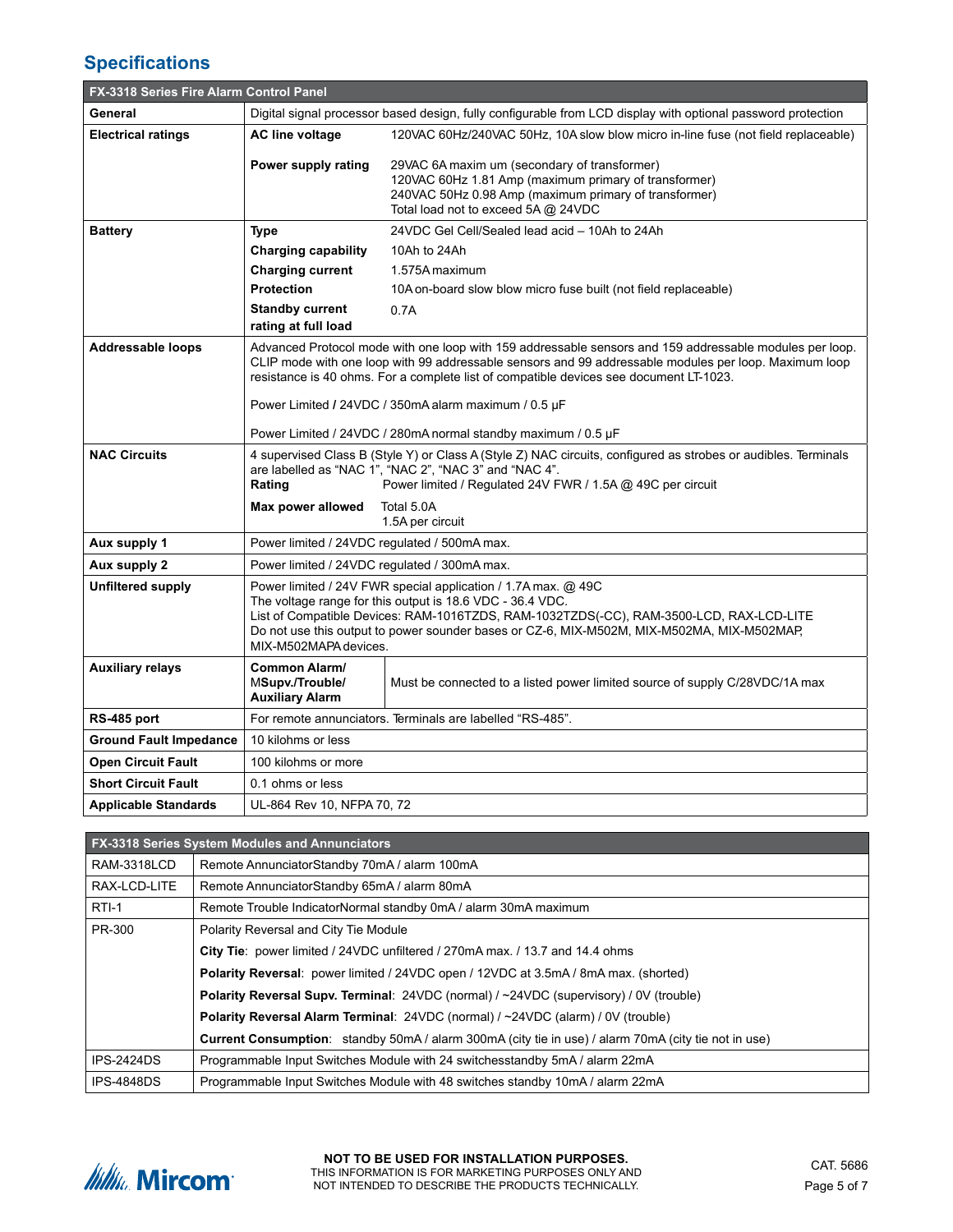### **Battery Calculations**

#### **IMPORTANT NOTICE**

The main AC branch circuit connection for Fire Alarm Control Unit must provide a dedicated continuous power without provision of any disconnect devices. Use #12 AWG wire with 600-volt insulation and proper over-current circuit protection that complies with the local codes. For specifications see Appendix D - Specifications And Features on page 89.

| Power Requirements (All currents are in amperes)      |                                                     |     |                         |                |                                |        |                       |
|-------------------------------------------------------|-----------------------------------------------------|-----|-------------------------|----------------|--------------------------------|--------|-----------------------|
| <b>Model Number</b>                                   | <b>Description</b>                                  | Qty |                         | <b>Standby</b> | <b>Total</b><br><b>Standby</b> | Alarm  | <b>Total</b><br>Alarm |
| FX-3318(-NG)                                          | <b>FACP</b> with Dialer                             |     | X                       | 0.225          | $\equiv$                       | 0.430  | $\equiv$              |
| <b>RAM-3318-LCD</b>                                   | Remote Annunciator with 4- line LCD Display         |     | $\times$                | 0.070          | $\equiv$                       | 0.100  | $\equiv$              |
| RAX-LCD-LITE                                          | Remote Annunciator with 4- line LCD Display         |     | X                       | 0.065          | $\equiv$                       | 0.080  | $\equiv$              |
| PR-300                                                | Polarity Reversal and City Tie Module               |     | $\sf X$                 | 0.050          | $\equiv$                       | 0.300  | $\equiv$              |
| SRM-312W/312R                                         | Smart Relay Module                                  |     | X                       | 0.030          | $\equiv$                       |        | $\equiv$              |
| RAM-1016TZDS                                          | 16 Point Annunciator Chassis                        |     | Χ                       | 0.050          | $\equiv$                       | 0.150  | $\equiv$              |
| RAM-1032TZDS                                          | 32 Point Remote Annunciator                         |     | $\chi$                  | 0.050          | $\equiv$                       | 0.300  | $\equiv$              |
| <b>IPS-2424DS</b>                                     | Programmable Input Switches Module with 24 switches |     |                         | 0.005          |                                | 0.022  |                       |
| <b>IPS-4848DS</b>                                     | Programmable Input Switches Module with 48 switches |     |                         | 0.010          |                                | 0.022  |                       |
| $RTI-1$                                               | Remote Trouble Indicator, Buzzer and LED            |     | X                       | 0.035          | $\equiv$                       | 0.035  | $\equiv$              |
| <b>MIX-1251AP</b>                                     | Advanced Protocol Ion Smoke Detector                |     | $\mathsf X$             | 0.0003         | $\equiv$                       | 0.0050 | $\equiv$              |
| <b>MIX-2251AP</b>                                     | Advanced Protocol Photo Smoke Detector              |     | $\times$                | 0.00036        | $\equiv$                       | 0.0050 | $\equiv$              |
| <b>MIX-2251TAP</b>                                    | Advanced Protocol Photo Heat Detector               |     | Χ                       | 0.00036        | $\equiv$                       | 0.0050 | $\equiv$              |
| MIX-2251TMAP                                          | Advanced Protocol Acclimate Detector                |     | X                       | 0.00036        | $\equiv$                       | 0.0050 | $\equiv$              |
| <b>MIX-5251AP</b>                                     | <b>Advanced Protocol Heat Detector</b>              |     | $\times$                | 0.0003         | $\equiv$                       | 0.0050 | $\equiv$              |
| <b>MIX-5251HAP</b>                                    | Advanced Protocol High Temperature Heat Detector    |     | X                       | 0.0003         | $\equiv$                       | 0.0065 | $\equiv$              |
| <b>MIX-5251RAP</b>                                    | Advanced Protocol Rate of Rise Heat Detector        |     | X                       | 0.0003         | $\equiv$                       | 0.0065 | $\equiv$              |
| MIX-M500MAP                                           | <b>Advanced Protocol Monitor Module</b>             |     | $\overline{\mathsf{X}}$ | 0.0004         | $\equiv$                       | 0.0052 | $\equiv$              |
| MIX-M500RAP                                           | Advanced Protocol Relay Control Module              |     | $\overline{X}$          | 0.0003         | $\equiv$                       | 0.0051 | $\equiv$              |
| MIX-M500SAP                                           | Advanced Protocol Supervised Control Module         |     | $\sf X$                 | 0.0004         | $\equiv$                       | 0.0052 | $\equiv$              |
| MIX-M501DMAP                                          | Advanced Protocol Dual Input Mini Monitor Module    |     | Χ                       |                | $\equiv$                       |        | $\equiv$              |
| MIX-M501MAP                                           | Advanced Protocol Mini Monitor Module               |     | X                       | 0.0004         | $\equiv$                       | 0.0020 | $\equiv$              |
| MIX-M502MAP                                           | Advanced Protocol Conventional Zone Module          |     | X                       | 0.0004         | $\equiv$                       | 0.0052 | $\equiv$              |
| B501BH                                                | Intelligent Sounder Base                            |     | Χ                       | 0.001          |                                | 0.015  |                       |
| B501BHT                                               | Intelligent Temporal Tone Sounder Base              |     | X                       | 0.001          |                                | 0.015  |                       |
| APB200(-LF)                                           | Sounder Base                                        |     | X                       | 0.01           | $\equiv$                       | 0.140  | $\equiv$              |
| <b>INX-10A</b>                                        | Main Chassis (10 Amp)                               |     | X                       | 0.0045         | $\equiv$                       | 0.0045 | $\equiv$              |
| Device & Remote LEDs (Maximum 20 per loop)            |                                                     |     | X                       |                |                                |        | $\equiv$              |
| Signal Load (bells, horns, strobes, and etc.)         |                                                     |     | $\sf X$                 |                |                                |        | $\equiv$              |
| Auxiliary Power Supply (Aux 1, Aux 2, Un-filtered)    |                                                     |     |                         |                | $\equiv$                       | Alarm  | $\equiv$              |
| <b>STANDBY</b><br>Total currents (Add above currents) |                                                     |     |                         |                | (A)                            |        | (B)                   |

**Battery Capacity Requirement**

Battery (AH) = (Standby Current Total x Discharge Time) + (Alarm Current Total x Alarm Time) ([STANDBY (A) \_\_\_\_\_\_] X [(24 Hours) \_\_\_]) + ([ALARM (B) \_\_\_\_\_\_] X [Alarm in Hr.] \_\_\_\_\_) = (C) \_\_\_\_\_\_Ah

Total Alarm Current must be **5** amperes or less. NAC Circuits must not exceed **5** amperes.

#### **Battery Selection**

Battery Size = Multiply (**C**) by 1.20 to derate battery.

See the following table for the recommended Mircom batteries for use with this panel

| <b>Battery Model</b> | <b>Battery Size</b> | <b>UL/ULC Rating</b> |
|----------------------|---------------------|----------------------|
| BA-12V12A            | 12Ah                | 10Ah                 |
| <b>BA-12V18A</b>     | 18Ah                | 17Ah                 |
| <b>BA-12V26A</b>     | 26Ah                | 24Ah                 |

BAT-12V12A (12Ah) and BAT-12V18A (18Ah) will fit into the FX-3318(-NG) enclosure.

To house BAT-12V26A (26Ah) batteries a BC-160 Battery Cabinet is required.

Use of alternative batteries may result in failure of the panel to meet agency and regulatory requirements, and may result in shortened battery life. Batteries should be tested regularly, and replaced at least every three years. If the Battery Trouble indicator activates, obtain required service.